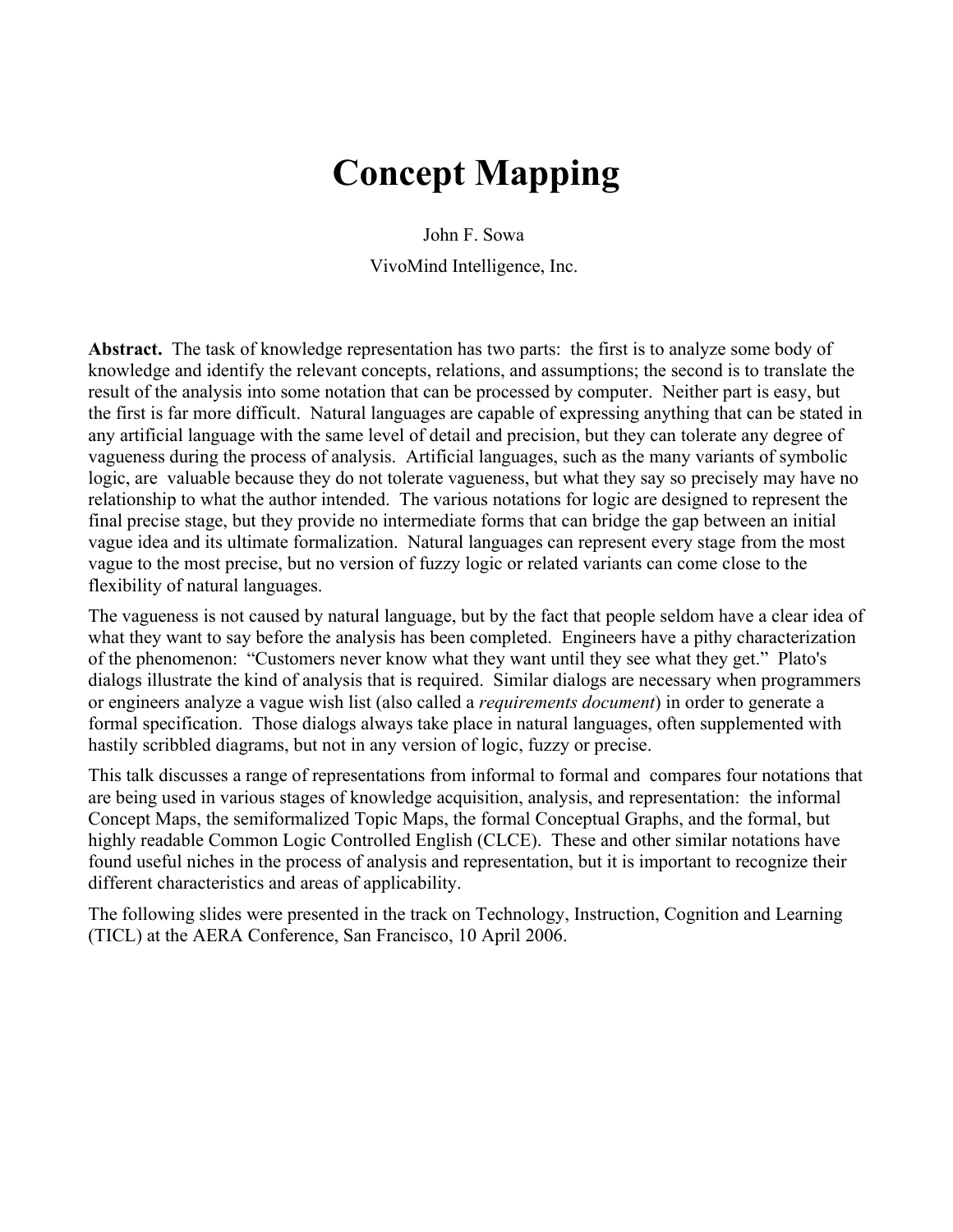### **The Problem of Knowledge Representation**

As stated by the logician Alfred North Whitehead:

Human knowledge is a process of approximation. In the focus of experience, there is comparative clarity. But the discrimination of this clarity leads into the penumbral background. There are always questions left over. The problem is to discriminate exactly what we know vaguely.

And by the poet Robert Frost:

I've often said that every poem solves something for me in life. I go so far as to say that every poem is a momentary stay against the confusion of the world.... We rise out of disorder into order. And the poems I make are little bits of order.

Poetry and logic are complementary approaches to a common problem: developing patterns of symbols that capture important aspects of life in a memorable form.

## **Concept Maps**

A technique for analyzing and diagramming relationships.

- Classic reference: Novak & Gowin (1984) *Learning How to Learn*.
- Informal, easy to learn, and easy to use.
- Surprisingly effective as a tool for eliciting knowledge from domain experts who may have no training in any formal notation.
- Basis for R & D projects at the Institute for Human-Machine Cognition (IHMC).
- IHMC has developed guidelines for drawing "propositionally coherent" Concept Maps.
- With appropriate constraints and conventions, Cmaps have been used as a highly readable front end to formalized notations, such as RDF and OWL.

For further information about Cmaps and software for designing and using them, see

http://cmap.ihmc.us/

For a Cmap that contains recommendations for designing good Cmaps, see http://65.212.118.148/servlet/SBReadResourceServlet?rid=1064009710027\_279131382\_27088&partName=htmltext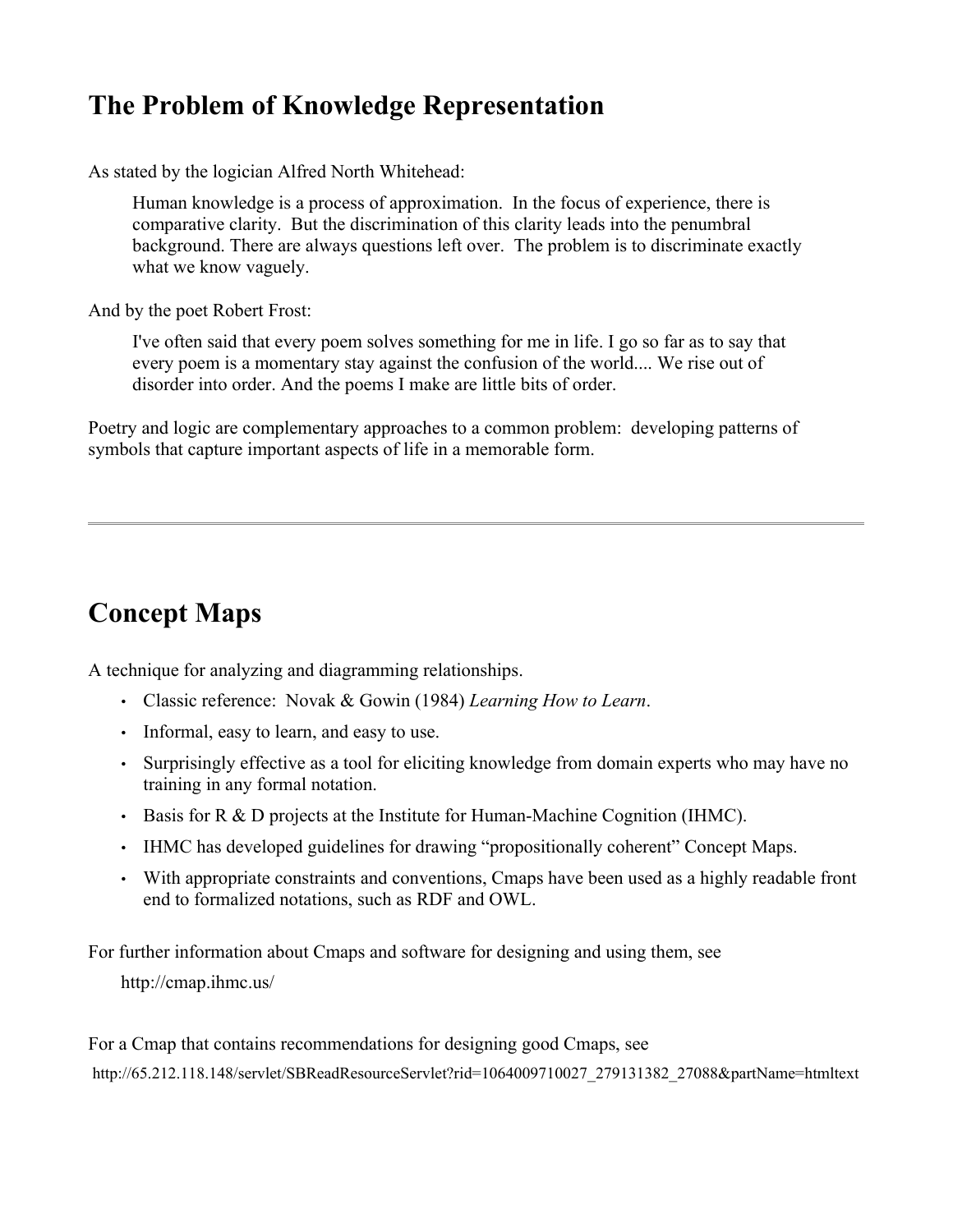### **A Concept Map About Concept Maps**



Source: http://www.mc.maricopa.edu/dept/d43/glg/Study Aids/concept\_maps/conceptmaps1.gif

### **Problems with Cmaps**

Informality makes them very easy to learn.

But undisciplined use can create Cmaps that are even more ambiguous than an English sentence:

- Typical error: Mapping a sentence fragment to a path of several nodes.
- Worse error: Ignoring implicit relations expressed by English syntax.
- Sophisticated errors: Trying to express features of logic that cannot be expressed in a simple network, such as quantifiers and Boolean relations other than "*and*".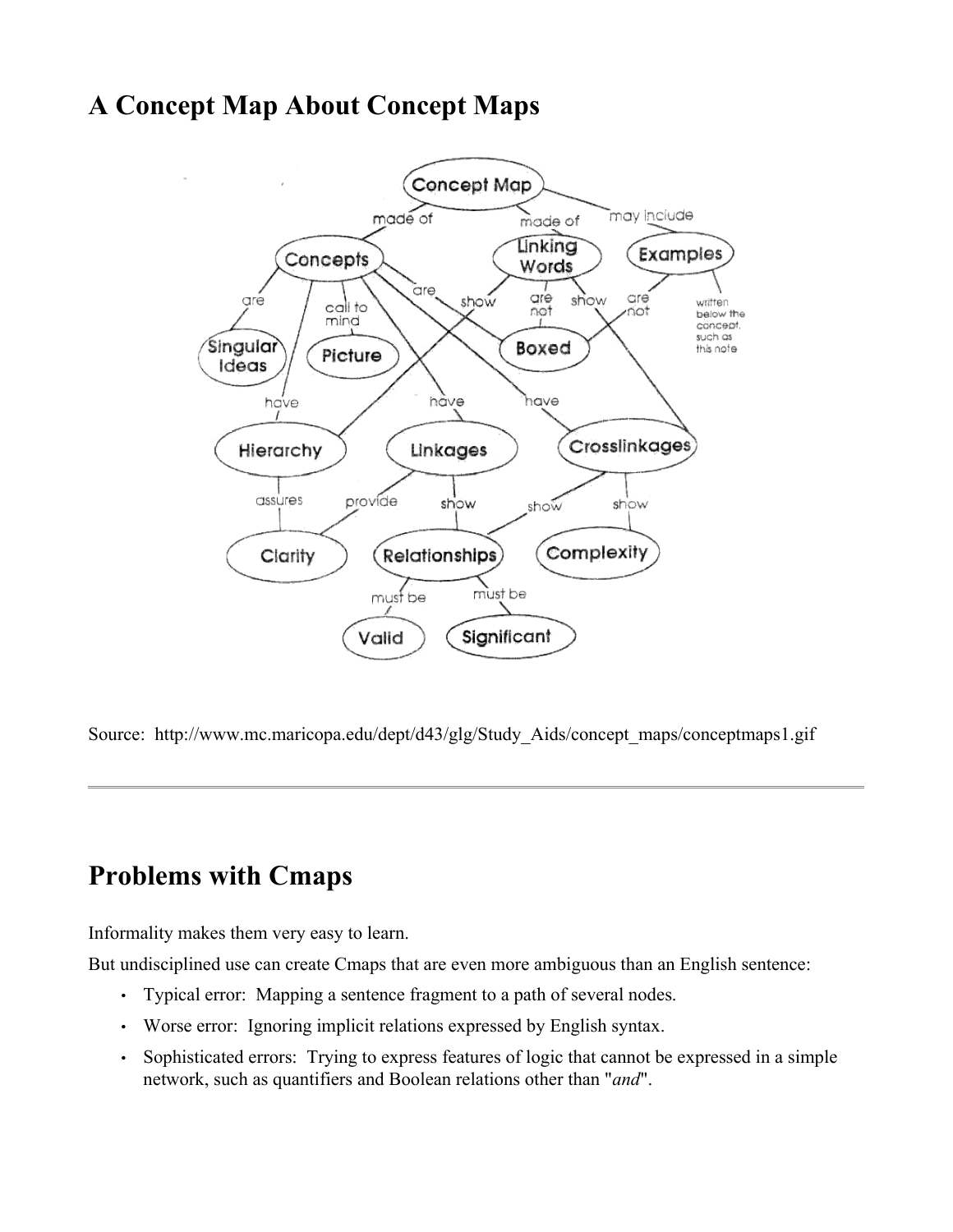### **Some Typical Errors**



Source: http://www.graphic.org/desmap.html

This Cmap was used as an illustration of the drawing technology and the available graphics. Unfortunately, it is a rather poor illustration of the use of Cmaps to convey information, either to people or to computer systems. It violates the guidelines for a "propositionally coherent" Cmap.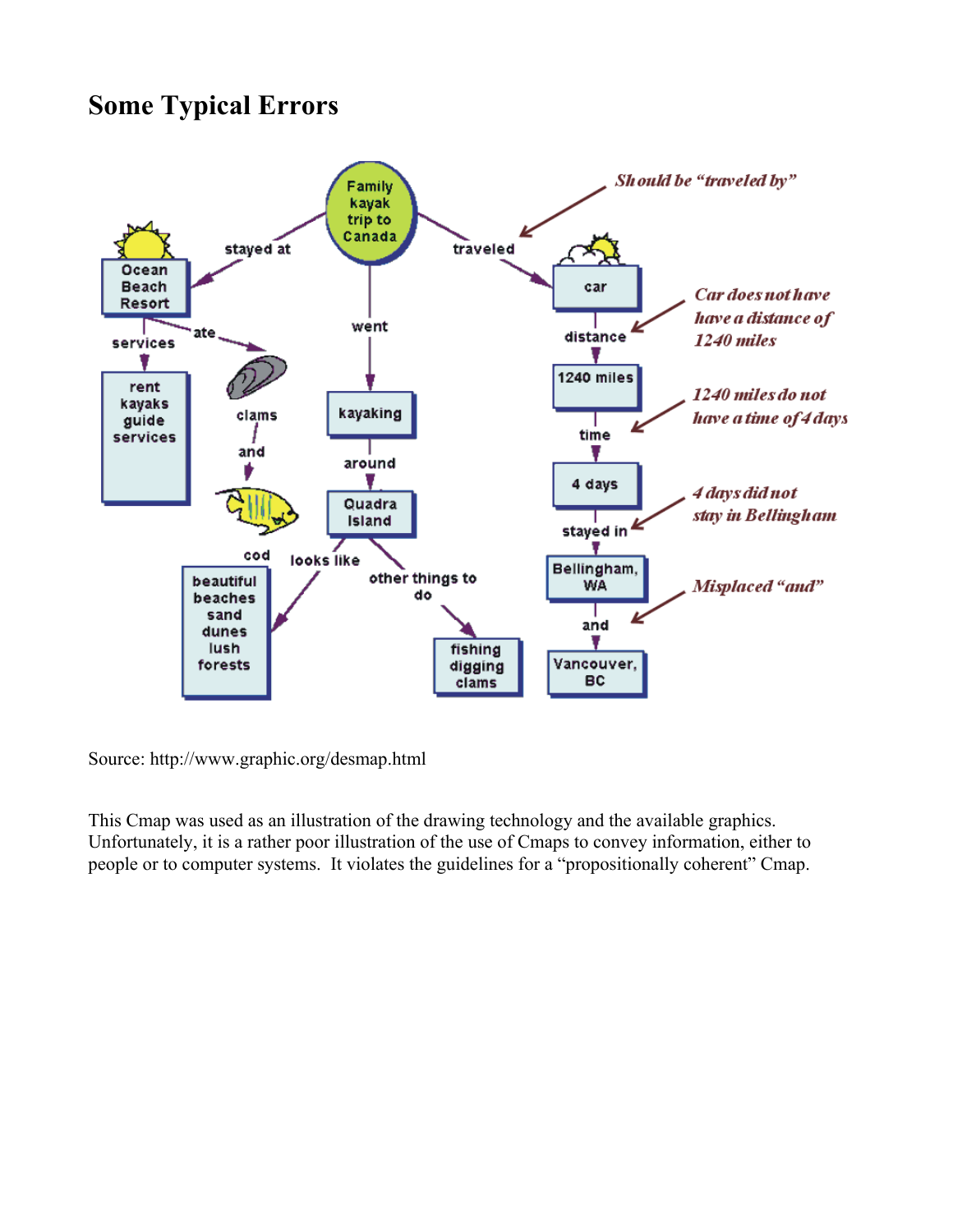### **More Sophisticated Problems**



Source: http://qsad.bu.edu/ed/TeacherLog/conceptgifs/covalent.gif

# **Topic Maps**

Another graph notation for representing relationships.

- Topic Maps have systematic conventions for representing roles and relationships, which are similar to the guidelines for propositionally coherent Cmaps*.*
- ISO standard for XTM an XML-based representation Topic Maps.
- Many guidelines and handbooks with conventions and sample ontologies for using Topic Maps in various domains.
- The XTM standard defines a formal syntax for Topic Maps.
- But there is no formal semantics associated with the XTM syntax.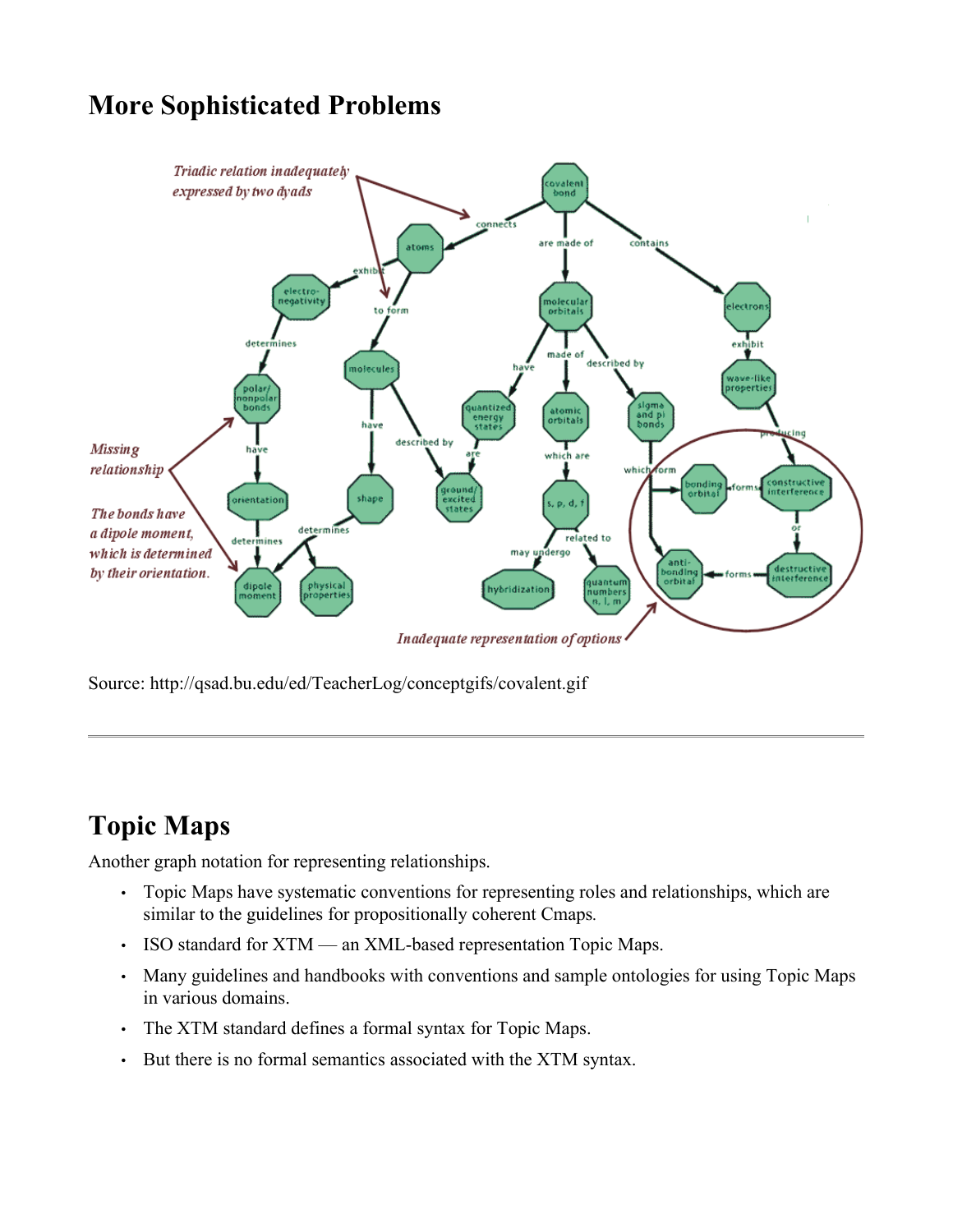### **Topic Map for the Chernobyl Disaster**



Source: http://www.idealliance.org/papers/xmle02/dx\_xmle02/papers/03-05-03/03-05-03.html

The XTM standard formalizes the syntax, but there is no model theory to formalize the semantics. This topic map, for example, mixes metalevel information about the type hierarchy of events and locations, a different kind of metalevel information about the thesaurus that contains terms, and instance-level information about an event that occurred at a particular time and place.

#### **SGML** XML based-on topic maps used-with HyTM used-with based-or used-with **XTM XQuery** used-with used-with used-with RELAX-NG **TMQL TMCL**

# **Topic Map for XTM**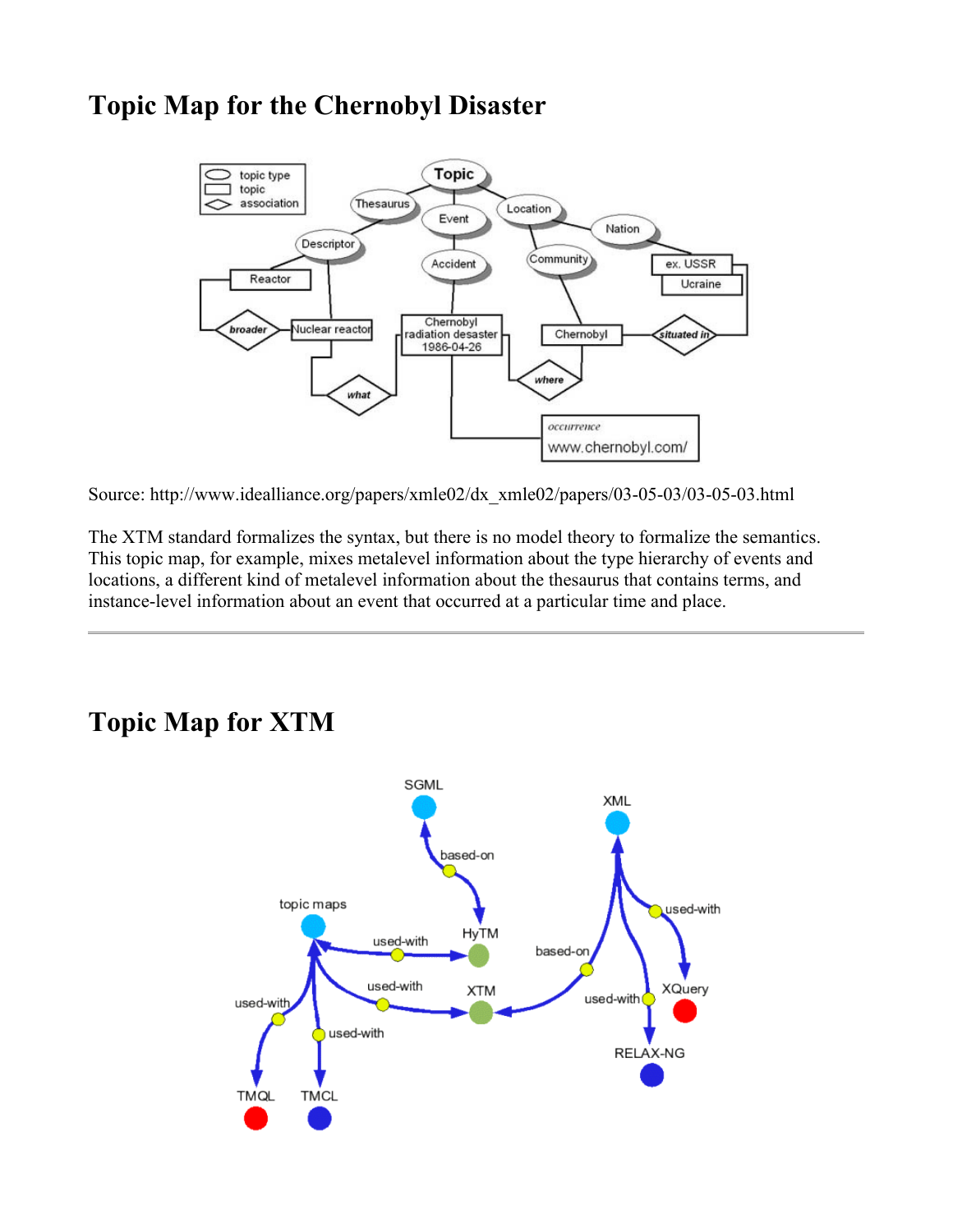# **Relational Graphs**

A flat network notation for logic with no provision for grouping propositions by nesting or partitioning.

- Examples: Concept Maps, Topic Maps, RDF, OWL, Type Hierarchies, Entity-Relationship Diagrams, frame systems, and many semantic networks.
- Can be used to express information at the instance level, the metalevel, or both.
- But cannot express the full range of quantifiers and Boolean operators of first-order logic.
- Not general enough to express if-then rules, SQL queries and constraints, or declarative sentences in English.

Many of the errors in using Cmaps result from attempts to go beyond the expressive power of relational graphs.

# **Conceptual Graphs**

A notation for logic based on the Existential Graphs of Charles Sanders Peirce and the semantic networks of AI.

- Goal: Express the propositional content of natural language texts.
- Extend relational graphs by adding quantifiers and boxes for enclosing propositions that may be negated or linked by various Boolean and metalevel operators.
- First-order subset of CGs standardized by the draft ISO standard for Common Logic.
- With a proposed extension for metalanguage, Common Logic in any dialect, including CGs, can support the Cyc Language.
- The relational subset of CGs can be used to represent the same kinds of relational graphs expressed by Concept Maps or Topic Maps.
- Mapping unrestricted Concept Maps to CGs, however, would require tools that could resolve ambiguities and add information that is not expressed in the Cmaps. Such tools would normally require sophisticated reasoning ability or some human assistance.

Conceptual graphs are usually easier to read than the equivalent in predicate calculus or CLIF notation, but drawing them requires just as much sensitivity to the nuances of language and logic.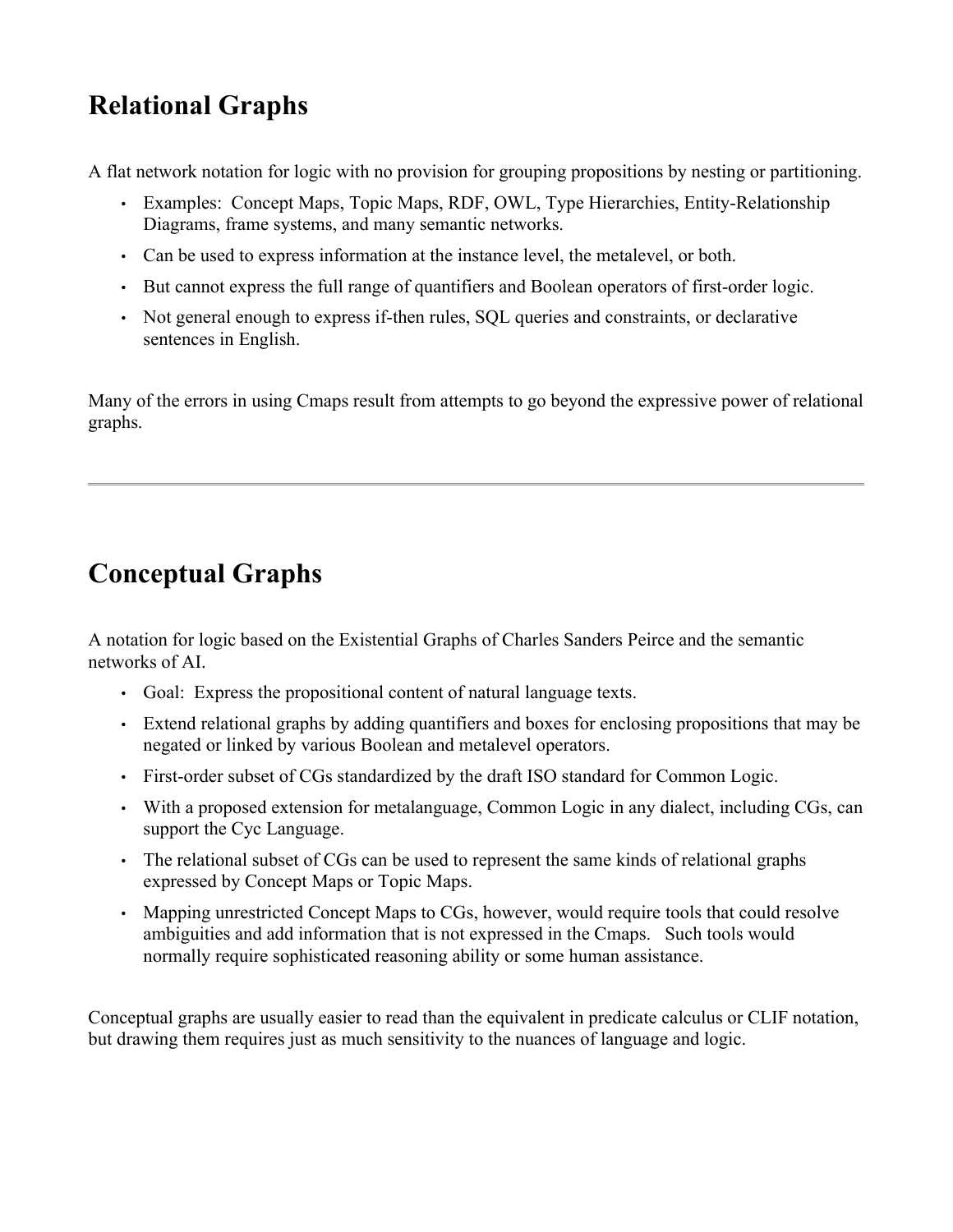### **A Simple Conceptual Graph**



*John is going to Boston by bus*.

This CG uses only the relational subset of conceptual graphs. With the addition of boxes for representing negated contexts, CGs can represent full first-order logic. By supporting arbitrary relations attached to context boxes, CGs can support metalevels, modality, and intentionality.

### **Choice of Relations**

Two choices of relations:



Sue gives a child a book.

The conceptual graph on the left uses a triadic conceptual relation of type **Gives** with one argument for Sue, the second argument for a child, and the third argument for a book. The CG on the right uses a concept of type **Give** with three attached conceptual relations: the agent relation (with type label **Agnt**) shows that Sue is the giver; the recipient relation (type **Rcpt**) shows that the child receives the book; and the theme relation (type **Thme**) shows that the book is the thing that is given. These dyadic relations, which are usually called *thematic relations* or *case roles*, are convenient for translations to and from natural languages, but any CG that uses one set of conventions can be translated to or from a CG that uses a different set by means of equivalence rules, also stated in CGs.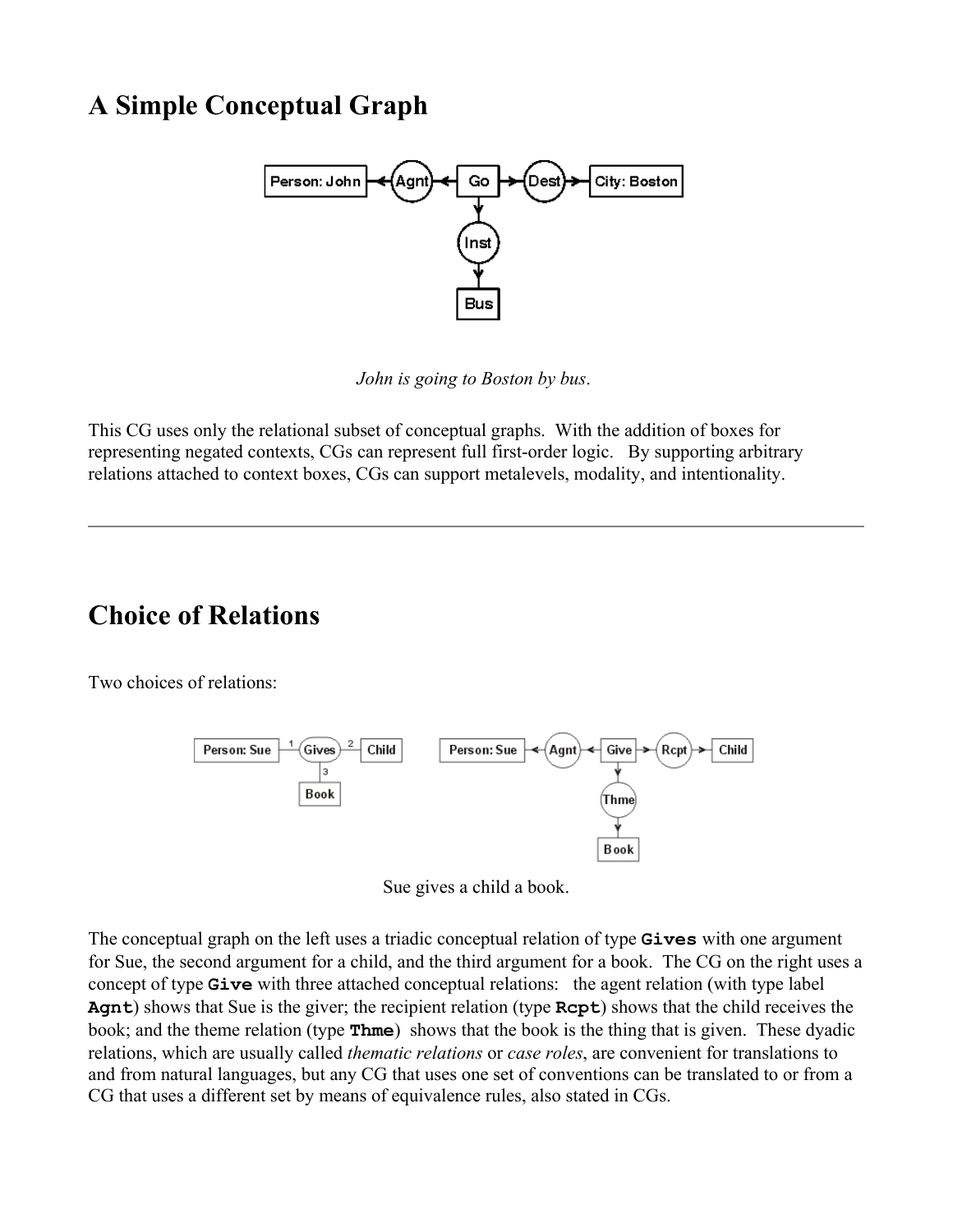### **Common Logic**

Syntax and model-theoretic semantics defined by the draft ISO standard: http://cl.tamu.edu

Three logically equivalent notations in the standard: Common Logic Interchange Format (CLIF), Conceptual Graph Interchange Format (CGIF), and an XML-based notation for Common Logic (XCL).

CGIF for the CG that represents the sentence *John is going to Boston by bus*.

 **[Go \*x] [Person: John] [City: Boston] [Bus \*y] (Agnt ?x John) (Dest ?x Boston) (Inst ?x ?y)**

Equivalent in CLIF:

```
 (exists ((x Go) (y Bus))
    (and (Person John) (city Boston)
         (Agnt x John) (Dest x Boston) (Inst x y) ))
```
Equivalent in Common Logic Controlled English (CLCE):

**The person John goes to the city Boston by a bus.**

Following is the CGIF for the sentence *Sue gives a child a book*, which corresponds to the conceptual graph with a single triadic relation:

**[Person: Sue] [Child \*x] [Book \*y] (Gives Sue ?x ?y)**

Following is the CGIF for the corresponding CG with three dyadic relations;

 **[Person: Sue] [Child \*x] [Book \*y] [Gives \*z] (Agnt ?z Sue) (Rcpt ?z ?x) (Thme ?z ?y)**

And following is the equivalence rule for mapping one form to the other:

 **[@every \*x1] [@every \*x2] [@every \*x3] [Equivalence: [Iff: (Gives ?x1 ?x2 ?x3)] [Iff: [Give \*x] (Agnt ?x ?x1) (Rcpt ?x ?x2) (Thme ?x ?x3)] ]**

CGIF statements can always be translated to CLIF statements and vice versa, but some forms such as the CG with a triadic **Gives** relation may have to be translated to a CG with the dyadic relations that express the linguistic cases before they can be translated to CLCE.

CLCE is not in the standard, but tools are being developed to translate CLCE to and from other CL dialects. For some discussion of controlled natural languages, see

http://www.jfsowa.com/logic/ace.htm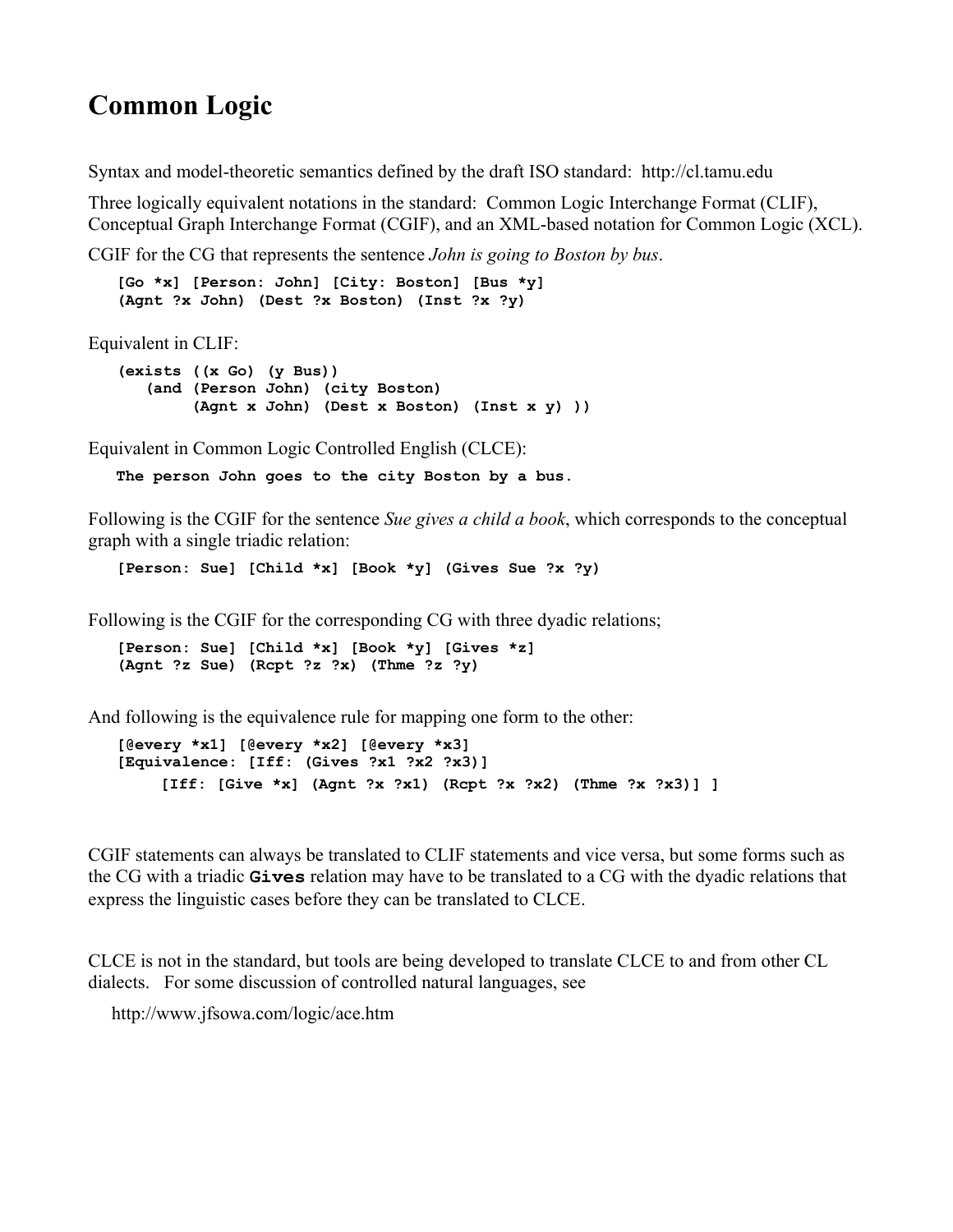#### **Beyond Relational Graphs**



CGIF:

```
 [If: [Cat *x] [Mat *y] (On ?x ?y)
    [Then: [Pet ?x] [Happy *z] (Attr ?x ?z) ]]
```
CLIF:

```
 (not (exists ((x Cat) (y Mat)) (and (On x y)
    (not (exists ((z Happy)) (Attr x z))) )))
```
#### CLCE:

**If a cat is on a mat, then the cat is a happy pet.**

The context boxes with type labels **If** and **Then** are defined in terms of negated propositions, as the translation to CLIF demonstrates. Following is an example of CGIF, CLIF, and CLCE for representing mathematical statements:

#### CGIF:

```
 [If: (SetOf [Cat *x1] [Dog *x2] [Elephant *x3] | [Set *x])
     [Then: (IsIn ?x1 ?x) (IsIn ?x2 ?x) (IsIn ?x3 ?x)]]
```
#### CLIF:

```
 (not (exists((x Set)(x1 Cat)(x2 Dog)(x3 Elephant)) (and (= x (SetOf x1 x2 x3))
   (not (and (IsIn x1 x) (IsIn x2 x) (IsIn x3 x)))
```
#### CLCE:

 **If a set x is the set of (a cat, a dog, and an elephant), then the cat is in x, the dog is in x, and the elephant is in x.**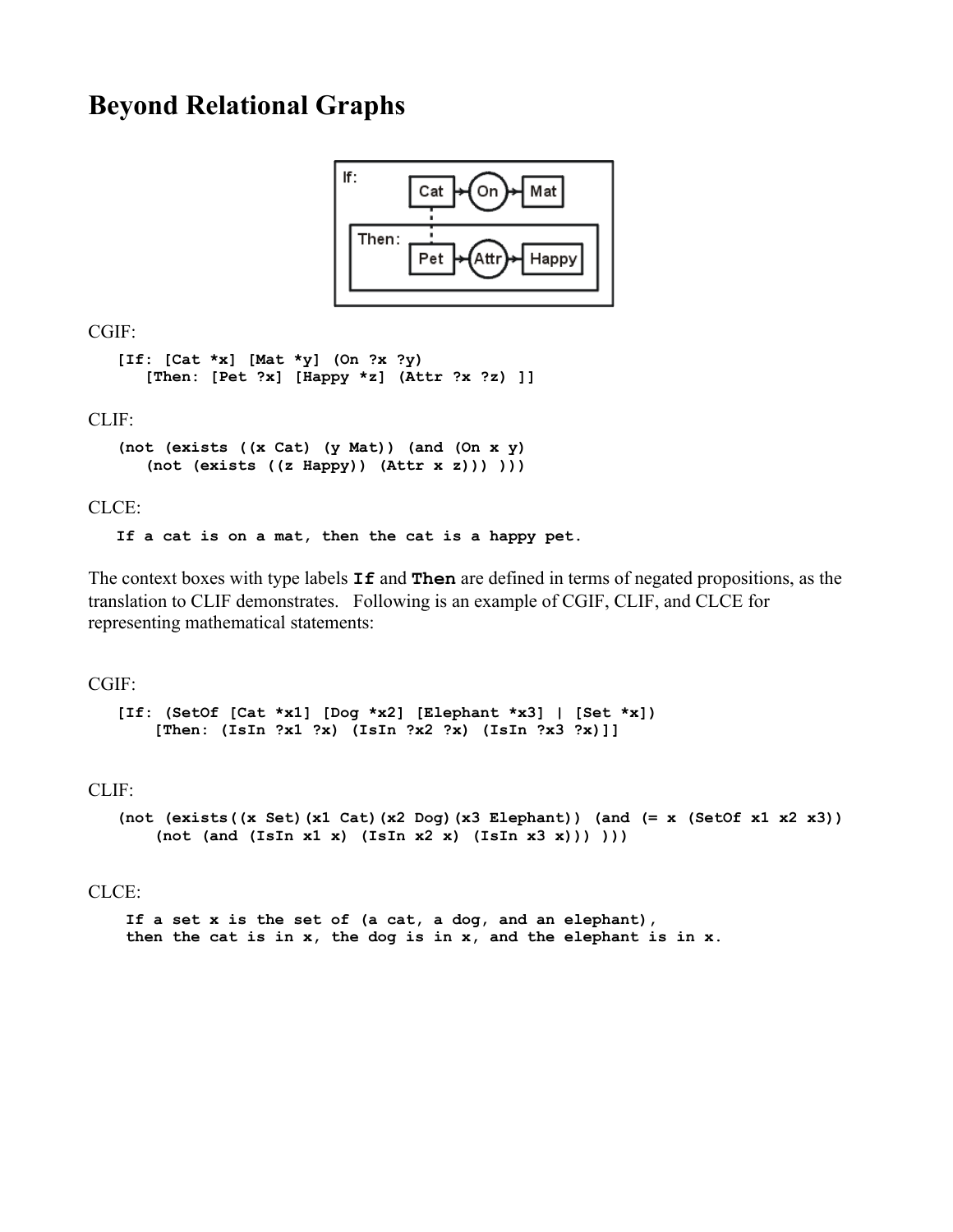#### **Proposed Extension to Common Logic**



This CG has contexts of type **Proposition** and **Situation**, which are the themes of the *intensional* verbs *believe* and *want*. A proposed extension to Common Logic, which is not yet being considered for the ISO standard, would permit metalevel statements about the nested propositions. In CLIF, the keyword **that** is used to mark a proposition about which some metalevel statement is being made. The same keyword is used in CLCE.

#### CGIF:

```
 [Person: Tom] [Believe: *x] (Expr ?x Tom)
    (Thme ?x [Proposition:
       [Person: Mary] [Want: *z] (Expr ?z Mary)
       (Thme ?z [Situation:
          [Marry: *w] (Expr ?w Mary) (Thme ?u [Sailor]) ])])
CLIF:
    (exists ((x Believe)) (and (Person Tom) (Expr x Tom)
       (Thme x (that (exists ((z Want)) (and (Person Mary) (Expr z Mary)
          (exists ((u Situation)) (and (Thme z w)
             (Dscr u (that (exists ((w Marry) (v Sailor))
                 (and (Expr w Mary) (Thme u v)) )))))))))
CLCE:
    Tom believes that Mary wants a situation
```
 **such that Mary marries a sailor.**

Note that what Tom believes is a proposition, but what Mary wants is a situation. When a CG box of type **Situation** encloses a proposition, the description relation **Dscr** is used in CLIF to show that the situation is being described by the proposition.